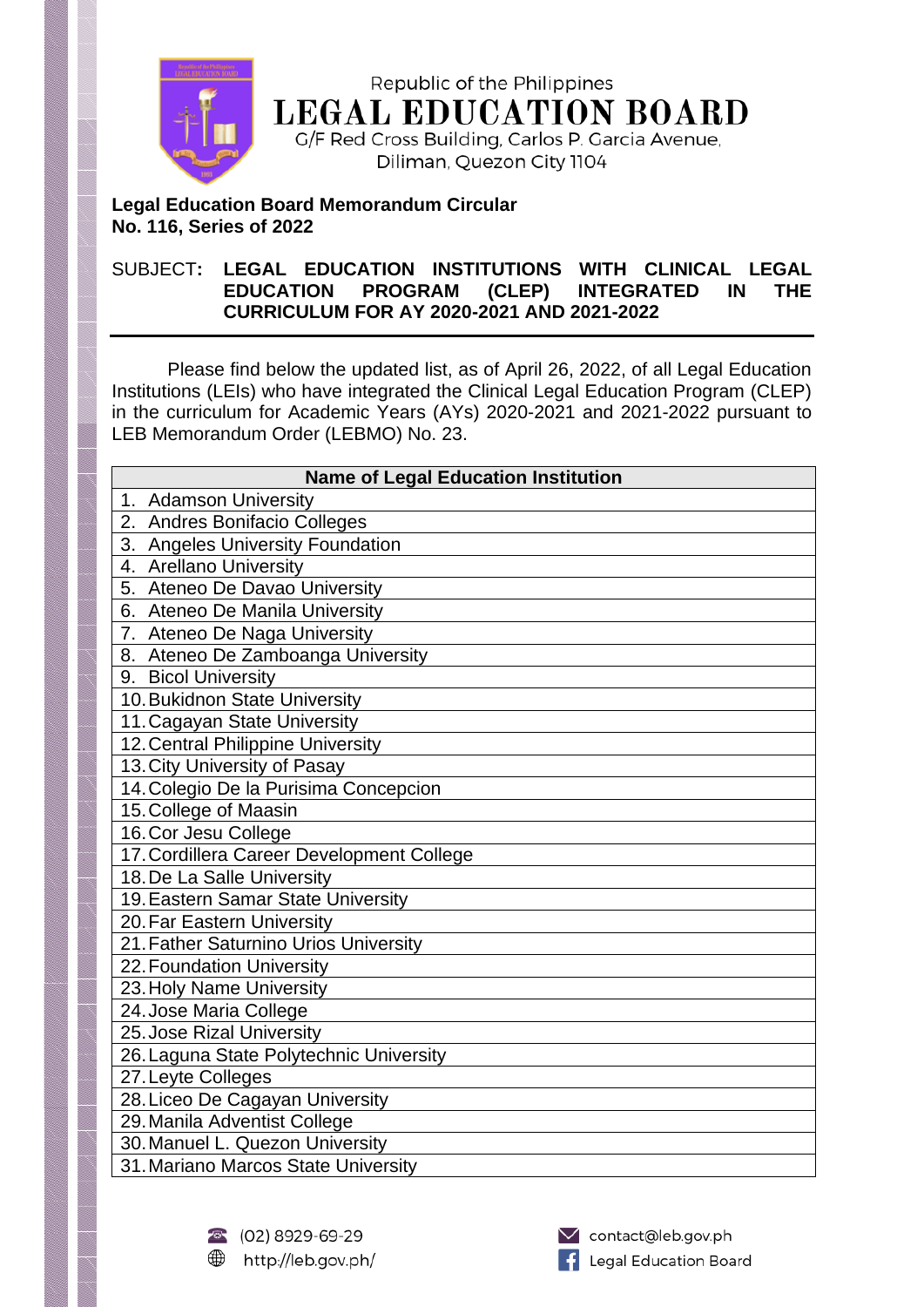

Republic of the Philippines LEGAL EDUCATION BOARD

| 32. Misamis University                            |
|---------------------------------------------------|
| 33. New Era University                            |
| 34. Notre Dame of Marbel University               |
| 35. Notre Dame University                         |
| 36. Pamantasan Lungsod ng Maynila                 |
| 37. Polytechnic University of Philippines         |
| 38. Rizal Memorial College                        |
| 39. Saint Columban College                        |
| 40. Saint Louis College                           |
| 41. Saint Louis University                        |
| 42. Saint Mary's College of Tagum                 |
| 43. Saint Mary's University                       |
| 44. Saint Paul's School of Professional Studies   |
| 45. San Beda College-Alabang                      |
| 46. San Beda University                           |
| 47. San Pablo Colleges                            |
| 48. Silliman University                           |
| 49. St. Thomas More School of Law and Business    |
| 50. Northeastern Mindanao State University        |
| 51. Tarlac State University                       |
| 52. Universidad de Manila                         |
| 53. University of Asia and the Pacific            |
| 54. University of Batangas                        |
| 55. University of Bohol                           |
| 56. University of Cagayan Valley                  |
| 57. University of Caloocan City                   |
| 58. University of Cebu                            |
| 59. University of Eastern Philippines             |
| 60. University of La Salette                      |
| 61. University of Makati                          |
| 62. University of Northeastern Philippines        |
| 63. University of Nueva Caceres                   |
| 64. University of Pangasinan                      |
| 65. University of Perpetual Help System- Dalta    |
| 66. University of Perpetual Help System-Leguna    |
| 67. University of St. La Salle                    |
| 68. University of San Agustin                     |
| 69. University of San Carlos                      |
| 70. University of San Jose-Recoletos              |
| 71. University of Southeastern Philippines        |
| 72. university of Southern Philippines foundation |
| 73. University of the Cordilleras                 |
| 74. University of the East                        |
| 75. University of the Visayas                     |
| 76. Virgen Milagrosa University Foundation        |
|                                                   |